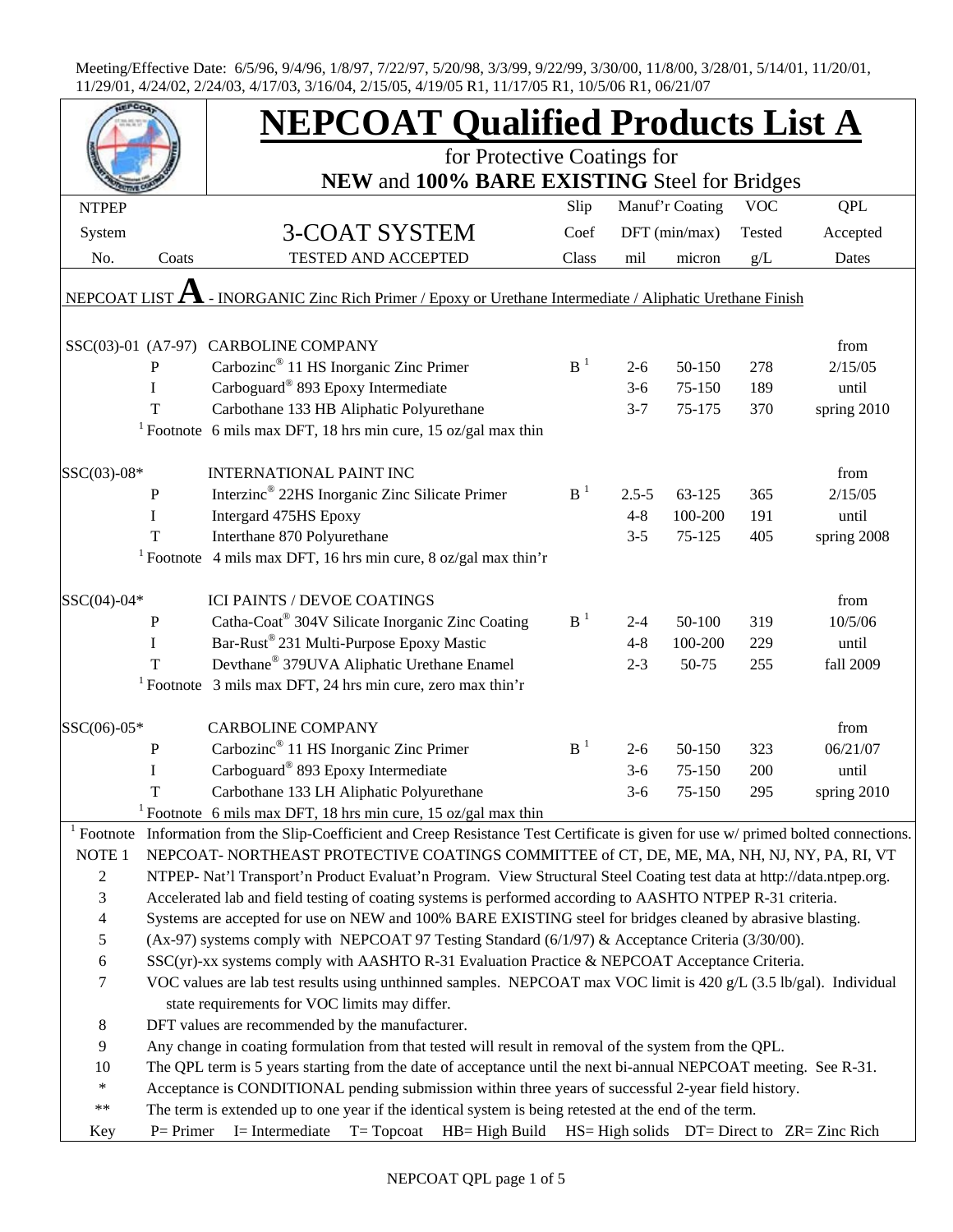|                                       |                                                                                                                                                                                                                         | <b>NEPCOAT Qualified Products List B</b>                                                                                                                            |                |         |                 |            |                    |  |  |
|---------------------------------------|-------------------------------------------------------------------------------------------------------------------------------------------------------------------------------------------------------------------------|---------------------------------------------------------------------------------------------------------------------------------------------------------------------|----------------|---------|-----------------|------------|--------------------|--|--|
|                                       |                                                                                                                                                                                                                         | for Protective Coatings for<br>NEW and 100% BARE EXISTING Steel for Bridges                                                                                         |                |         |                 |            |                    |  |  |
| <b>NTPEP</b>                          |                                                                                                                                                                                                                         |                                                                                                                                                                     | Slip           |         | Manuf'r Coating | <b>VOC</b> | <b>QPL</b>         |  |  |
|                                       |                                                                                                                                                                                                                         |                                                                                                                                                                     | Coef           |         |                 | Tested     |                    |  |  |
| System                                |                                                                                                                                                                                                                         | <b>3-COAT SYSTEM</b>                                                                                                                                                |                |         | $DFT$ (min/max) |            | Accepted           |  |  |
| No.                                   | Coats                                                                                                                                                                                                                   | TESTED AND ACCEPTED                                                                                                                                                 | Class          | mil     | micron          | g/L        | Dates              |  |  |
| NEPCOAT LIST                          |                                                                                                                                                                                                                         | - ORGANIC Zinc Rich Primer / Epoxy or Urethane Intermediate / Aliphatic Urethane Finish                                                                             |                |         |                 |            |                    |  |  |
|                                       |                                                                                                                                                                                                                         | SSC(03)-02 (B7-97) CARBOLINE COMPANY                                                                                                                                |                |         |                 |            | from               |  |  |
|                                       | ${\bf P}$                                                                                                                                                                                                               | Carbozinc <sup>®</sup> 859 Organic Zinc Rich Epoxy Primer                                                                                                           | B <sup>1</sup> | $3-10$  | 75-225          | 326        | 2/15/05            |  |  |
|                                       | I                                                                                                                                                                                                                       | Carboguard® 888 Epoxy Polyamide                                                                                                                                     |                | $3-10$  | 75-225          | 331        | until              |  |  |
|                                       | T                                                                                                                                                                                                                       | Carbothane 133 HB Aliphatic Polyurethane                                                                                                                            |                | $3 - 7$ | 75-175          | 370        | spring 2010        |  |  |
|                                       |                                                                                                                                                                                                                         | <sup>1</sup> Footnote 6 mils max DFT, 4 days min cure, $10\%$ vol max thin                                                                                          |                |         |                 |            |                    |  |  |
| SSC(03)-05*                           |                                                                                                                                                                                                                         | AMERON INTERNATIONAL                                                                                                                                                |                |         |                 |            | from               |  |  |
|                                       | ${\bf P}$                                                                                                                                                                                                               | Amercoat® 68HS Zinc Rich Epoxy Primer                                                                                                                               | $A^1$          | $1-3$   | $25 - 75$       | 240        | 11/17/05           |  |  |
|                                       | I                                                                                                                                                                                                                       | Amercoat® 399 Fast Drying Epoxy                                                                                                                                     |                | $4 - 8$ | 100-200         | 182        | until mtg.         |  |  |
|                                       | T                                                                                                                                                                                                                       | Amercoat <sup>®</sup> 450H Gloss Aliphatic Polyurethane                                                                                                             |                | $2 - 3$ | 50-75           | 303        | fall 2008          |  |  |
|                                       | $1$ Footnote                                                                                                                                                                                                            | Slip coefficient does not meet Class B requirements                                                                                                                 |                |         |                 |            |                    |  |  |
| SSC(03)-11*                           |                                                                                                                                                                                                                         | PPG INDUSTRIES                                                                                                                                                      |                |         |                 |            | from               |  |  |
|                                       | P                                                                                                                                                                                                                       | Aquapon® 97-670 Zinc Rich Primer ABC                                                                                                                                | $B-1$          | $3-4$   | 76-102          | 383        | 2/15/05            |  |  |
|                                       | I                                                                                                                                                                                                                       | Pitt-Guard® 97-946 All Weather DT Rust Epoxy                                                                                                                        |                | $4 - 7$ | 102-178         | 241        | until              |  |  |
|                                       | T                                                                                                                                                                                                                       | Pitthane® 95-8800 HB Urethane Enamel                                                                                                                                |                | $2 - 5$ | 51-127          | 267        | spring 2008        |  |  |
|                                       |                                                                                                                                                                                                                         | <sup>1</sup> Footnote 4 mils max DFT, 24 hrs min cure                                                                                                               |                |         |                 |            |                    |  |  |
|                                       |                                                                                                                                                                                                                         |                                                                                                                                                                     |                |         |                 |            |                    |  |  |
| $SSC(03)-12*$                         |                                                                                                                                                                                                                         | <b>INTERNATIONAL PAINT INC</b>                                                                                                                                      |                |         |                 |            | from               |  |  |
|                                       | ${\bf P}$                                                                                                                                                                                                               | Interzinc <sup>®</sup> 52 Epoxy Zinc Rich                                                                                                                           | Ø              | $2 - 3$ | 50-75           | 364        | 2/15/05            |  |  |
|                                       | I                                                                                                                                                                                                                       | Intergard 475HS Epoxy                                                                                                                                               | (not)          | $4 - 8$ | 100-200         | 191        | until              |  |  |
|                                       | T                                                                                                                                                                                                                       | Interfine <sup>®</sup> 979 Polysiloxane                                                                                                                             | tested)        | $3-6$   | 75-150          | 206        | spring 2008        |  |  |
|                                       |                                                                                                                                                                                                                         | Ø Footnote The test was not performed.                                                                                                                              |                |         |                 |            |                    |  |  |
| (continues)<br>$\frac{1}{1}$ Footnote |                                                                                                                                                                                                                         | (List B continues)                                                                                                                                                  |                |         |                 |            | (List B continues) |  |  |
|                                       |                                                                                                                                                                                                                         | Information from the Slip-Coefficient and Creep Resistance Test Certificate is given for use w/ primed bolted connections.                                          |                |         |                 |            |                    |  |  |
| NOTE <sub>1</sub>                     |                                                                                                                                                                                                                         | NEPCOAT- NORTHEAST PROTECTIVE COATINGS COMMITTEE of CT, DE, ME, MA, NH, NJ, NY, PA, RI, VT                                                                          |                |         |                 |            |                    |  |  |
| $\sqrt{2}$                            |                                                                                                                                                                                                                         | NTPEP- Nat'l Transport'n Product Evaluat'n Program. View Structural Steel Coating test data at http://data.ntpep.org.                                               |                |         |                 |            |                    |  |  |
|                                       | 3<br>Accelerated lab and field testing of coating systems is performed according to AASHTO NTPEP R-31 criteria.                                                                                                         |                                                                                                                                                                     |                |         |                 |            |                    |  |  |
| 5                                     | $\overline{4}$<br>Systems are accepted for use on NEW and 100% BARE EXISTING steel for bridges cleaned by abrasive blasting.                                                                                            |                                                                                                                                                                     |                |         |                 |            |                    |  |  |
|                                       | (Ax-97) systems comply with NEPCOAT 97 Testing Standard (6/1/97) & Acceptance Criteria (3/30/00).<br>SSC(yr)-xx systems comply with AASHTO R-31 Evaluation Practice & NEPCOAT Acceptance Criteria.                      |                                                                                                                                                                     |                |         |                 |            |                    |  |  |
| $\boldsymbol{6}$                      |                                                                                                                                                                                                                         |                                                                                                                                                                     |                |         |                 |            |                    |  |  |
| 7                                     |                                                                                                                                                                                                                         | VOC values are lab test results using unthinned samples. NEPCOAT max VOC limit is 420 g/L (3.5 lb/gal). Individual<br>state requirements for VOC limits may differ. |                |         |                 |            |                    |  |  |
| $\,8\,$                               |                                                                                                                                                                                                                         |                                                                                                                                                                     |                |         |                 |            |                    |  |  |
| $\boldsymbol{9}$                      | DFT values are recommended by the manufacturer.                                                                                                                                                                         |                                                                                                                                                                     |                |         |                 |            |                    |  |  |
| 10                                    | Any change in coating formulation from that tested will result in removal of the system from the QPL.                                                                                                                   |                                                                                                                                                                     |                |         |                 |            |                    |  |  |
| $\ast$                                | The QPL term is 5 years starting from the date of acceptance until the next bi-annual NEPCOAT meeting. See R-31.<br>Acceptance is CONDITIONAL pending submission within three years of successful 2-year field history. |                                                                                                                                                                     |                |         |                 |            |                    |  |  |
| $\ast\ast$                            | The term is extended up to one year if the identical system is being retested at the end of the term.                                                                                                                   |                                                                                                                                                                     |                |         |                 |            |                    |  |  |
| Key                                   | $P = Primer$                                                                                                                                                                                                            | I= Intermediate T= Topcoat HB= High Build HS= High solids DT= Direct to ZR= Zinc Rich                                                                               |                |         |                 |            |                    |  |  |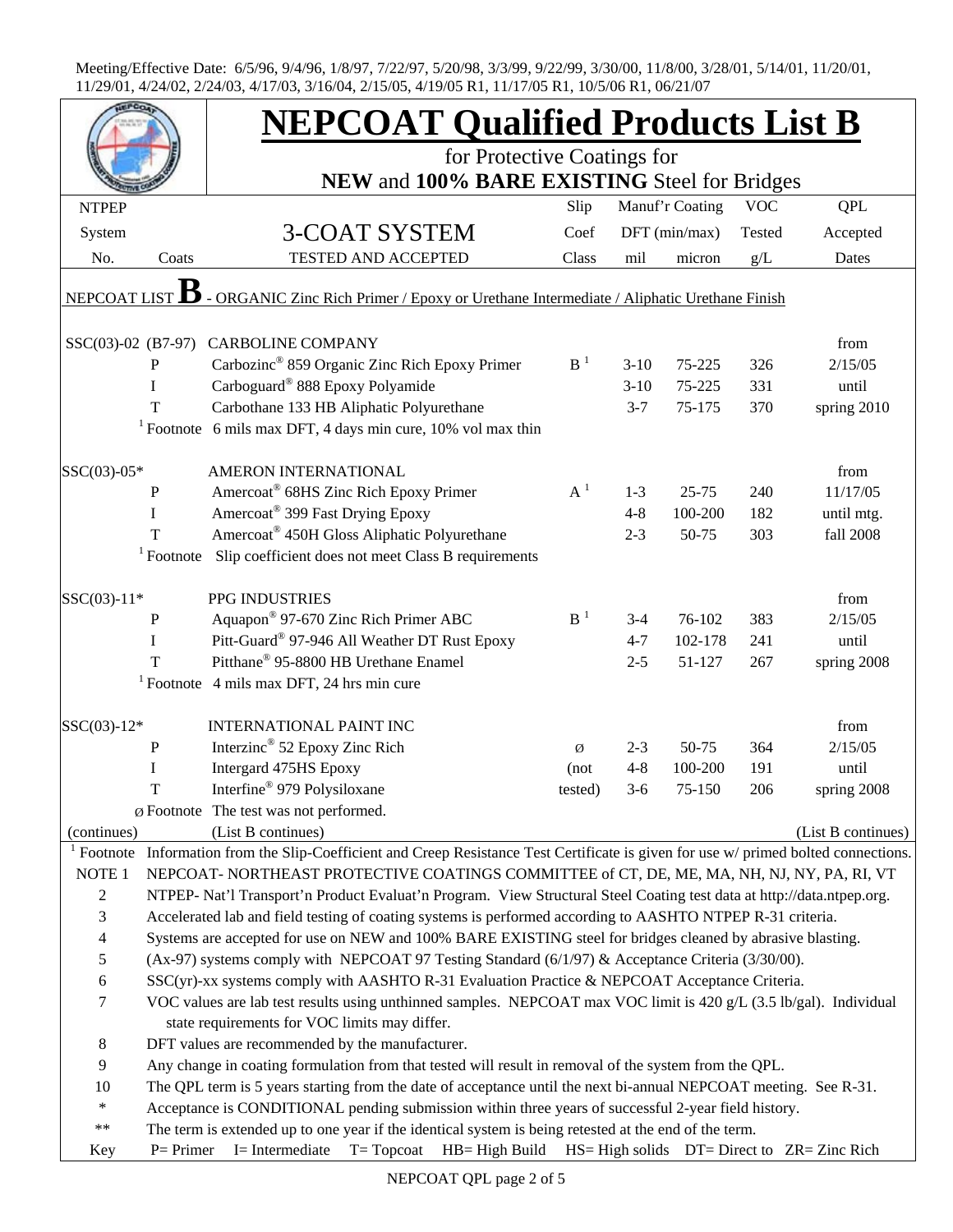|                |                                                                                                                                                                                                                           | <b>NEPCOAT Qualified Products List B</b>                                                                                            |                |         |                 |        |            |  |  |
|----------------|---------------------------------------------------------------------------------------------------------------------------------------------------------------------------------------------------------------------------|-------------------------------------------------------------------------------------------------------------------------------------|----------------|---------|-----------------|--------|------------|--|--|
|                |                                                                                                                                                                                                                           | for Protective Coatings for<br>NEW and 100% BARE EXISTING Steel for Bridges                                                         |                |         |                 |        |            |  |  |
|                |                                                                                                                                                                                                                           |                                                                                                                                     |                |         |                 |        |            |  |  |
| System         |                                                                                                                                                                                                                           | <b>3-COAT SYSTEM</b>                                                                                                                | Coef           |         | $DFT$ (min/max) | Tested | Accepted   |  |  |
| No.            | Coats                                                                                                                                                                                                                     | <b>TESTED AND ACCEPTED</b>                                                                                                          | Class          | mil     | micron          | g/L    | Dates      |  |  |
|                |                                                                                                                                                                                                                           |                                                                                                                                     |                |         |                 |        |            |  |  |
| NEPCOAT LIST   |                                                                                                                                                                                                                           | - ORGANIC Zinc Rich Primer / Epoxy or Urethane Intermediate / Aliphatic Urethane Finish                                             |                |         |                 |        |            |  |  |
| $SSC(04)-02*$  |                                                                                                                                                                                                                           | <b>CARBOLINE COMPANY</b>                                                                                                            |                |         |                 |        | from       |  |  |
|                | $\mathbf{P}$                                                                                                                                                                                                              | Carbozinc <sup>®</sup> 859 Organic Zinc Rich Epoxy Primer                                                                           | $B-1$          | $3-10$  | 75-250          | 327    | 11/17/05   |  |  |
|                | $\mathbf I$                                                                                                                                                                                                               | Carboguard <sup>®</sup> 888 Epoxy Polyamide                                                                                         |                | $3 - 8$ | 75-200          | 320    | until mtg. |  |  |
|                | T                                                                                                                                                                                                                         | Carbothane 133 LH Aliphatic Polyurethane                                                                                            |                | $3-6$   | 75-150          | 311    | fall 2008  |  |  |
|                |                                                                                                                                                                                                                           | <sup>1</sup> Footnote 6 mils max DFT, 4 days min cure, $10\%$ vol max thin                                                          |                |         |                 |        |            |  |  |
|                |                                                                                                                                                                                                                           |                                                                                                                                     |                |         |                 |        |            |  |  |
| $SSC(04)-03*$  |                                                                                                                                                                                                                           | SHERWIN WILLIAMS COMPANY                                                                                                            |                |         |                 |        | from       |  |  |
|                | $\mathbf{P}$                                                                                                                                                                                                              | Zinc Clad <sup>®</sup> III HS Organic Zinc Rich Epoxy Primer                                                                        | B <sup>1</sup> | $3 - 5$ | 75-125          | 330    | 11/17/05   |  |  |
|                | I                                                                                                                                                                                                                         | Macropoxy <sup>®</sup> 646 Fast Cure Epoxy                                                                                          |                | $5-10$  | 125-250         | 191    | until mtg. |  |  |
|                | T                                                                                                                                                                                                                         | Acrolon™ 218 HS Acrylic Polyurethane                                                                                                |                | $3-6$   | 75-150          | 280    | fall 2008  |  |  |
|                |                                                                                                                                                                                                                           | $1$ Footnote 5 mils max DFT, 7 days min cure, zero thinner                                                                          |                |         |                 |        |            |  |  |
| SSC(05)-02*    |                                                                                                                                                                                                                           | <b>MAB PAINTS</b>                                                                                                                   |                |         |                 |        | from       |  |  |
|                | $\, {\bf P}$                                                                                                                                                                                                              | Ply-Tile Epoxy Organic Zinc Rich Primer                                                                                             |                | $3 - 5$ | 75-125          | 404    | 10/5/06    |  |  |
|                | I                                                                                                                                                                                                                         | Ply-Mastic 650 HB Epoxy Coating                                                                                                     |                | $4 - 6$ | 100-150         | 270    | until      |  |  |
|                | T                                                                                                                                                                                                                         | Ply-Thane 890 HS Aliphatic Acrylic Urethane                                                                                         |                | $2 - 4$ | 50-100          | 256    | fall 2009  |  |  |
|                |                                                                                                                                                                                                                           | <sup>1</sup> Footnote Slip coefficient is under retest                                                                              |                |         |                 |        |            |  |  |
|                |                                                                                                                                                                                                                           |                                                                                                                                     |                |         |                 |        |            |  |  |
|                |                                                                                                                                                                                                                           |                                                                                                                                     |                |         |                 |        |            |  |  |
|                |                                                                                                                                                                                                                           |                                                                                                                                     |                |         |                 |        |            |  |  |
|                |                                                                                                                                                                                                                           |                                                                                                                                     |                |         |                 |        |            |  |  |
|                |                                                                                                                                                                                                                           |                                                                                                                                     |                |         |                 |        |            |  |  |
|                |                                                                                                                                                                                                                           | Footnote Information from the Slip-Coefficient and Creep Resistance Test Certificate is given for use w/ primed bolted connections. |                |         |                 |        |            |  |  |
| NOTE 1         |                                                                                                                                                                                                                           | NEPCOAT-NORTHEAST PROTECTIVE COATINGS COMMITTEE of CT, DE, ME, MA, NH, NJ, NY, PA, RI, VT                                           |                |         |                 |        |            |  |  |
| $\overline{c}$ |                                                                                                                                                                                                                           | NTPEP- Nat'l Transport'n Product Evaluat'n Program. View Structural Steel Coating test data at http://data.ntpep.org.               |                |         |                 |        |            |  |  |
| $\mathfrak{Z}$ | Accelerated lab and field testing of coating systems is performed according to AASHTO NTPEP R-31 criteria.                                                                                                                |                                                                                                                                     |                |         |                 |        |            |  |  |
| $\overline{4}$ |                                                                                                                                                                                                                           | Systems are accepted for use on NEW and 100% BARE EXISTING steel for bridges cleaned by abrasive blasting.                          |                |         |                 |        |            |  |  |
| $\mathfrak s$  |                                                                                                                                                                                                                           | (Ax-97) systems comply with NEPCOAT 97 Testing Standard (6/1/97) & Acceptance Criteria (3/30/00).                                   |                |         |                 |        |            |  |  |
| 6              | SSC(yr)-xx systems comply with AASHTO R-31 Evaluation Practice & NEPCOAT Acceptance Criteria.                                                                                                                             |                                                                                                                                     |                |         |                 |        |            |  |  |
| $\tau$         | VOC values are lab test results using unthinned samples. NEPCOAT max VOC limit is 420 g/L (3.5 lb/gal). Individual<br>state requirements for VOC limits may differ.                                                       |                                                                                                                                     |                |         |                 |        |            |  |  |
| $\,8\,$        |                                                                                                                                                                                                                           | DFT values are recommended by the manufacturer.                                                                                     |                |         |                 |        |            |  |  |
| $\overline{9}$ |                                                                                                                                                                                                                           |                                                                                                                                     |                |         |                 |        |            |  |  |
| 10             | Any change in coating formulation from that tested will result in removal of the system from the QPL.<br>The QPL term is 5 years starting from the date of acceptance until the next bi-annual NEPCOAT meeting. See R-31. |                                                                                                                                     |                |         |                 |        |            |  |  |
| $\ast$         | Acceptance is CONDITIONAL pending submission within three years of successful 2-year field history.                                                                                                                       |                                                                                                                                     |                |         |                 |        |            |  |  |
| $\ast\ast$     | The term is extended up to one year if the identical system is being retested at the end of the term.                                                                                                                     |                                                                                                                                     |                |         |                 |        |            |  |  |
| Key            | $P = Primer$                                                                                                                                                                                                              | I= Intermediate<br>$T = Topcot$ HB= High Build HS= High solids DT= Direct to ZR= Zinc Rich                                          |                |         |                 |        |            |  |  |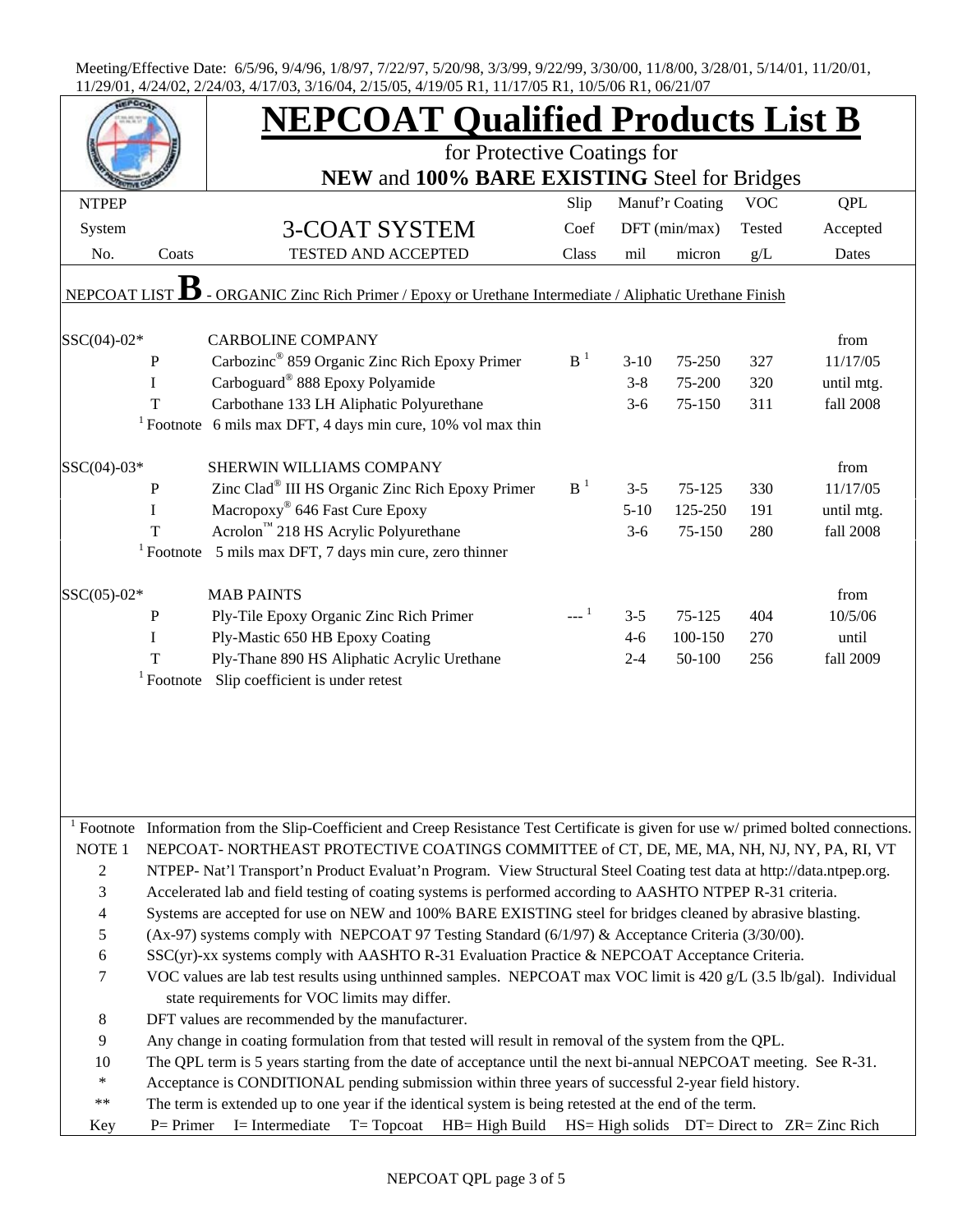|                          |                                                                                                                                                                                                                           | <b>NEPCOAT Qualified Products List C</b>                                                                                            |       |           |                 |            |             |  |  |
|--------------------------|---------------------------------------------------------------------------------------------------------------------------------------------------------------------------------------------------------------------------|-------------------------------------------------------------------------------------------------------------------------------------|-------|-----------|-----------------|------------|-------------|--|--|
|                          |                                                                                                                                                                                                                           | for Protective Coatings for                                                                                                         |       |           |                 |            |             |  |  |
|                          |                                                                                                                                                                                                                           | NEW and 100% BARE EXISTING Steel for Bridges                                                                                        |       |           |                 |            |             |  |  |
| <b>NTPEP</b>             |                                                                                                                                                                                                                           |                                                                                                                                     | Slip  |           | Manuf'r Coating | <b>VOC</b> | <b>QPL</b>  |  |  |
| System                   |                                                                                                                                                                                                                           | 2-COAT SYSTEM 10                                                                                                                    | Coef  |           | DFT (min/max)   | Tested     | Accepted    |  |  |
| No.                      | Coats                                                                                                                                                                                                                     | TESTED AND ACCEPTED                                                                                                                 | Class | mil       | micron          | g/L        | Dates       |  |  |
| NEPCOAT LIST             |                                                                                                                                                                                                                           | - ORGANIC Zinc Rich Primer / ----- / Topcoat                                                                                        |       |           |                 |            |             |  |  |
| SSC(02)-04*              |                                                                                                                                                                                                                           | SHERWIN WILLIAMS COMPANY                                                                                                            |       |           |                 |            | from        |  |  |
|                          | $\, {\bf P}$                                                                                                                                                                                                              | Corothane® I Galvapac One Pack Zinc Primer                                                                                          | $B-1$ | $3.5 - 4$ | 90-100          | 298        | 4/19/05     |  |  |
|                          | I                                                                                                                                                                                                                         |                                                                                                                                     |       |           |                 | ---        | until       |  |  |
|                          | T                                                                                                                                                                                                                         | Fast Clad® Urethane                                                                                                                 |       | $6-9$     | 150-225         | 263        | spring 2008 |  |  |
|                          |                                                                                                                                                                                                                           | <sup>1</sup> Footnote 4 mils max DFT, 24 hrs min cure                                                                               |       |           |                 |            |             |  |  |
|                          |                                                                                                                                                                                                                           |                                                                                                                                     |       |           |                 |            |             |  |  |
|                          |                                                                                                                                                                                                                           |                                                                                                                                     |       |           |                 |            |             |  |  |
|                          |                                                                                                                                                                                                                           |                                                                                                                                     |       |           |                 |            |             |  |  |
|                          |                                                                                                                                                                                                                           |                                                                                                                                     |       |           |                 |            |             |  |  |
|                          |                                                                                                                                                                                                                           |                                                                                                                                     |       |           |                 |            |             |  |  |
|                          |                                                                                                                                                                                                                           |                                                                                                                                     |       |           |                 |            |             |  |  |
|                          |                                                                                                                                                                                                                           |                                                                                                                                     |       |           |                 |            |             |  |  |
|                          |                                                                                                                                                                                                                           |                                                                                                                                     |       |           |                 |            |             |  |  |
|                          |                                                                                                                                                                                                                           |                                                                                                                                     |       |           |                 |            |             |  |  |
|                          |                                                                                                                                                                                                                           |                                                                                                                                     |       |           |                 |            |             |  |  |
|                          |                                                                                                                                                                                                                           |                                                                                                                                     |       |           |                 |            |             |  |  |
|                          |                                                                                                                                                                                                                           |                                                                                                                                     |       |           |                 |            |             |  |  |
|                          |                                                                                                                                                                                                                           |                                                                                                                                     |       |           |                 |            |             |  |  |
|                          |                                                                                                                                                                                                                           |                                                                                                                                     |       |           |                 |            |             |  |  |
|                          |                                                                                                                                                                                                                           |                                                                                                                                     |       |           |                 |            |             |  |  |
|                          |                                                                                                                                                                                                                           |                                                                                                                                     |       |           |                 |            |             |  |  |
|                          |                                                                                                                                                                                                                           |                                                                                                                                     |       |           |                 |            |             |  |  |
|                          |                                                                                                                                                                                                                           |                                                                                                                                     |       |           |                 |            |             |  |  |
|                          |                                                                                                                                                                                                                           | Footnote Information from the Slip-Coefficient and Creep Resistance Test Certificate is given for use w/ primed bolted connections. |       |           |                 |            |             |  |  |
| NOTE 1                   |                                                                                                                                                                                                                           | NEPCOAT-NORTHEAST PROTECTIVE COATINGS COMMITTEE of CT, DE, ME, MA, NH, NJ, NY, PA, RI, VT                                           |       |           |                 |            |             |  |  |
| 2                        | NTPEP- Nat'l Transport'n Product Evaluat'n Program. View Structural Steel Coating test data at http://data.ntpep.org.                                                                                                     |                                                                                                                                     |       |           |                 |            |             |  |  |
| 3                        |                                                                                                                                                                                                                           | Accelerated lab and field testing of coating systems is performed according to AASHTO NTPEP R-31 criteria.                          |       |           |                 |            |             |  |  |
| $\overline{\mathcal{A}}$ |                                                                                                                                                                                                                           | Systems are accepted for use on NEW and 100% BARE EXISTING steel for bridges cleaned by abrasive blasting.                          |       |           |                 |            |             |  |  |
| $\mathfrak s$            |                                                                                                                                                                                                                           | (Ax-97) systems comply with NEPCOAT 97 Testing Standard (6/1/97) & Acceptance Criteria (3/30/00).                                   |       |           |                 |            |             |  |  |
| $\boldsymbol{6}$         | SSC(yr)-xx systems comply with AASHTO R-31 Evaluation Practice & NEPCOAT Acceptance Criteria.                                                                                                                             |                                                                                                                                     |       |           |                 |            |             |  |  |
| 7                        |                                                                                                                                                                                                                           | VOC values are lab test results using unthinned samples. NEPCOAT max VOC limit is 420 g/L (3.5 lb/gal). Individual                  |       |           |                 |            |             |  |  |
|                          |                                                                                                                                                                                                                           | state requirements for VOC limits may differ.                                                                                       |       |           |                 |            |             |  |  |
| 8                        | DFT values are recommended by the manufacturer.                                                                                                                                                                           |                                                                                                                                     |       |           |                 |            |             |  |  |
| 9                        |                                                                                                                                                                                                                           |                                                                                                                                     |       |           |                 |            |             |  |  |
| 10                       | Any change in coating formulation from that tested will result in removal of the system from the QPL.<br>The QPL term is 5 years starting from the date of acceptance until the next bi-annual NEPCOAT meeting. See R-31. |                                                                                                                                     |       |           |                 |            |             |  |  |
| $\ast$                   |                                                                                                                                                                                                                           |                                                                                                                                     |       |           |                 |            |             |  |  |
| $***$                    | Acceptance is CONDITIONAL pending submission within three years of successful 2-year field history.<br>The term is extended up to one year if the identical system is being retested at the end of the term.              |                                                                                                                                     |       |           |                 |            |             |  |  |
|                          |                                                                                                                                                                                                                           |                                                                                                                                     |       |           |                 |            |             |  |  |
| Key                      | $P = Primer$                                                                                                                                                                                                              | I= Intermediate<br>$T = Topcot$ HB= High Build HS= High solids DT= Direct to ZR= Zinc Rich                                          |       |           |                 |            |             |  |  |